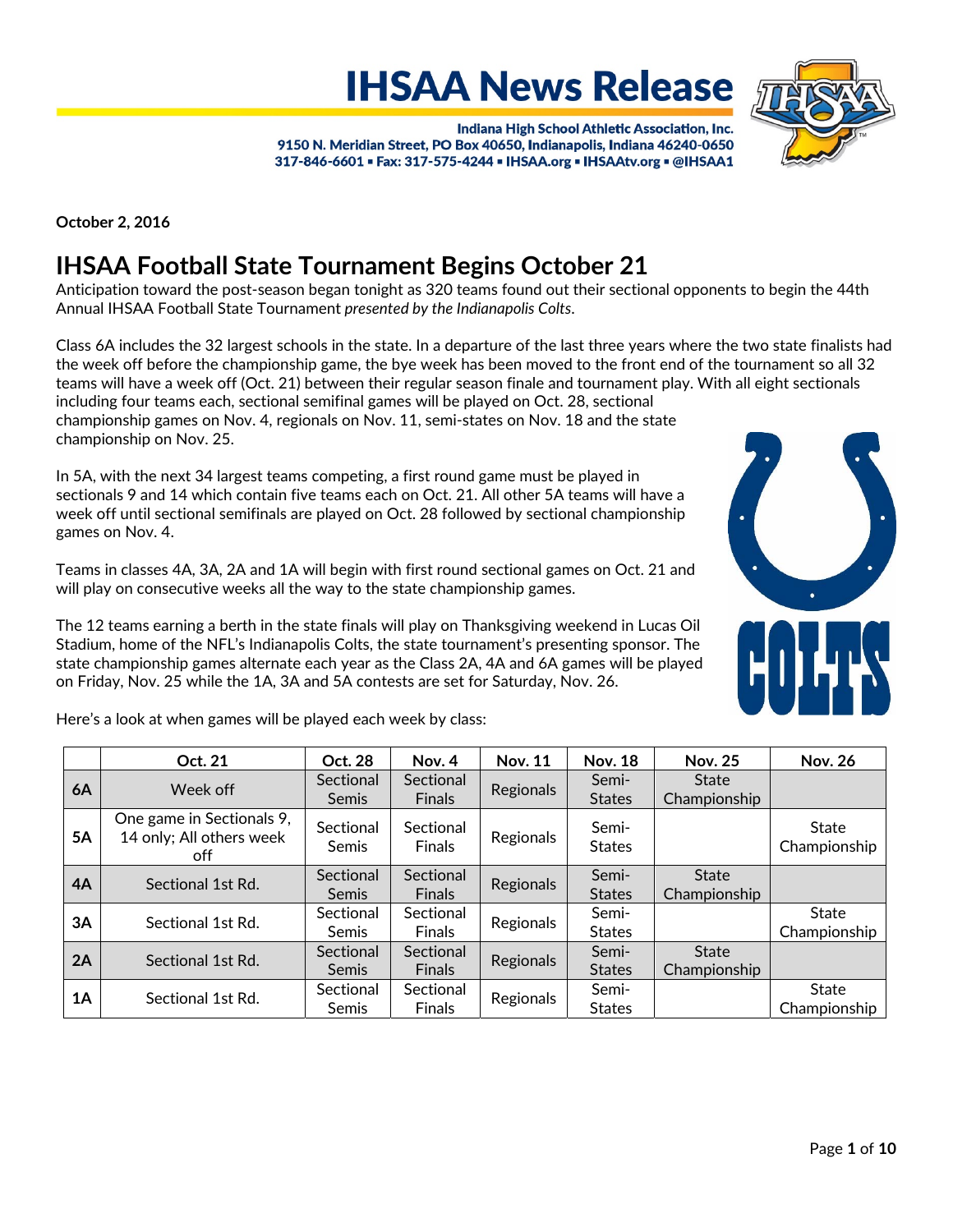## *About the Draw*

*To conduct the random drawing for the football state tournament, the IHSAA places ping-pong balls representing each school in a given sectional into a lottery-style air mix machine. A fan in the bottom of the machine blows the balls around the inside of the transparent container and air then forces each ball up through a tube in random order. For example, the first ball retrieved from the machine will be the visiting team in game one with the second ball representing the home team in game one. The third ball to come out is the visitor in game two and the fourth ball the home team in game two. That same method is followed through all 48*  sectionals. In the case of five-team sectionals in Class 5A, the first two teams drawn will play the opening weekend of the tournament with the fifth team drawn receiving the bye and an automatic road game in the semifinal round against the opening game winner. The third and fourth teams drawn will play in the other semifinal game. In seven-team sectionals, the seventh *team drawn receives the bye and an automatic road game in the semifinal round.*

\*\*\*

## **Notables**

**Schools Entered:** 320 schools. 314 games will be played over the six-week tournament.

## **Schools Entered for First Time (0)** None.

## **Schools Playing Up One Class due to Tournament Success Factor (5)**

Indianapolis Cathedral (Class 6A, Sectional 6). Columbus East (Class 5A, Sectional 14). New Palestine (Class 5A, Sectional 14). Andrean (Class 4A, Sectional 18). Rensselaer Central (Class 3A, Sectional 25).

### **Most State Championships**

13: Indianapolis Bishop Chatard. 12: Indianapolis Cathedral. 11: Fort Wayne Bishop Luers. 9: Sheridan. 8: Ben Davis, Roncalli, Warren Central. 7: Carmel, Lafayette Central Catholic. 5: Penn.

### **All‐Time Consecutive Tournament Victories**

32: Indianapolis Cathedral, 2010‐15. 26: Fort Wayne Bishop Luers, 2009‐13; Warren Central, 2003‐07. 25: Lafayette Central Catholic, 2009‐13. 23: Roncalli, 2002‐05; Sheridan, 2005‐08. 22: Indianapolis Bishop Chatard, 2001‐04; Penn, 1995‐98. 21: Indianapolis Bishop Chatard, 2010‐13.

### **Active Consecutive Tournament Win Streaks**

6: Fort Wayne Bishop Dwenger, Indianapolis Bishop Chatard, Lafayette Central Catholic, Monrovia, 5: Center Grove, Fort Wayne Snider.

### **Defending Sectional Champions**

**6A:** Avon, Carmel, Center Grove, Homestead, Indianapolis Cathedral, Merrillville, Penn, Warren Central. **5A:** Bloomington South, Castle, Fort Wayne Snider, Kokomo, Mishawaka, New Palestine, Westfield, Zionsville. **4A:** Delta, East Central, Evansville Harrison, Fort Wayne Bishop Dwenger, Lowell, Plymouth, Roncalli, South Bend St. Joseph.

**3A:** Batesville, Bellmont, Brownstown Central, Culver Academies, Gibson Southern, Indianapolis Bishop Chatard, Mishawaka Marian, West Lafayette.

**2A:** Bremen, Evansville Mater Dei, Indianapolis Howe, Indianapolis Scecina, Monrovia, Whiting, Winchester Community, Woodlan.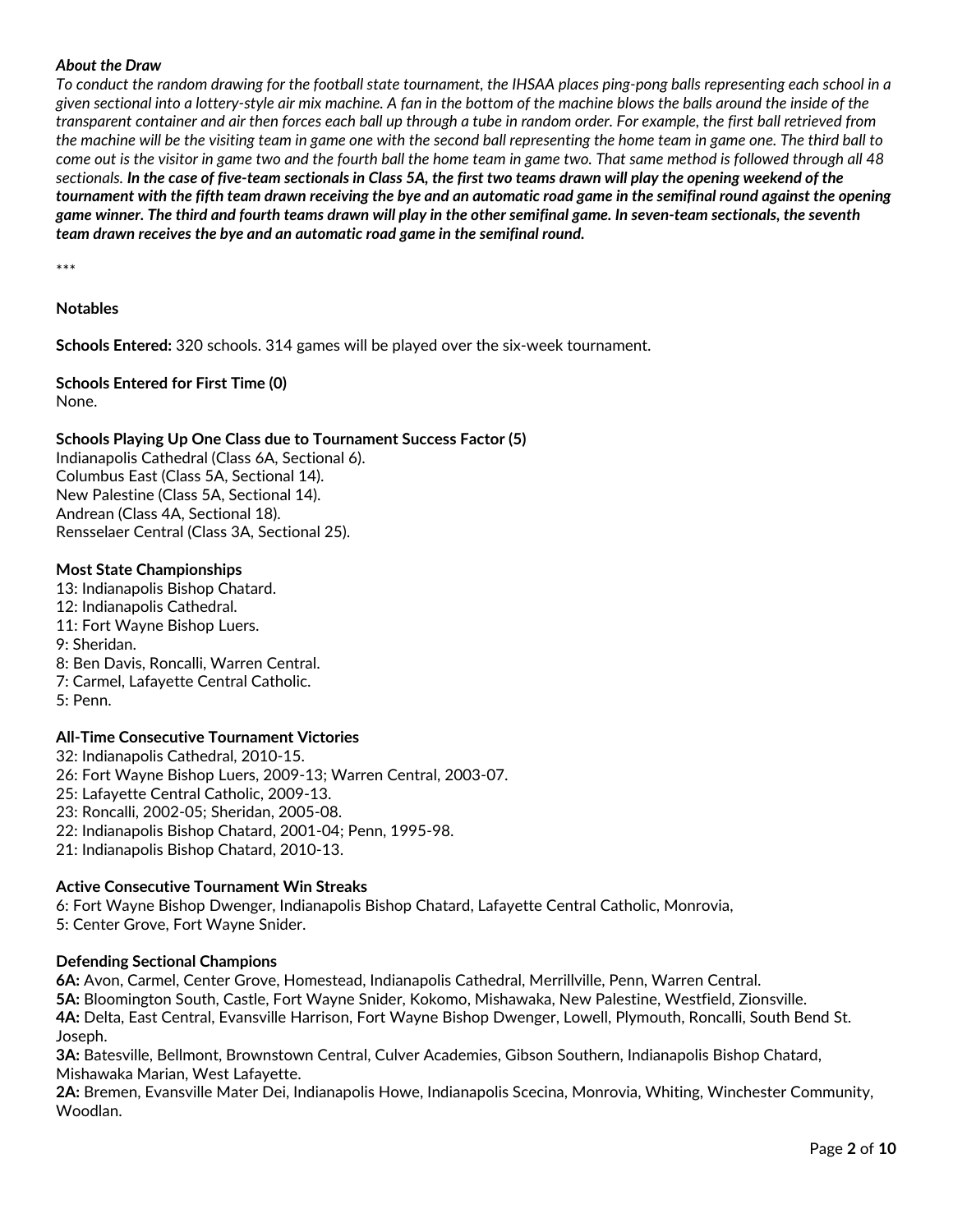**A:** Adams Central, Indianapolis Lutheran, Lafayette Central Catholic, Linton‐Stockton, North Vermillion, Northfield, Pioneer, West Washington.

## **Active Sectional Championship Streaks (three or more years)**

10: Indianapolis Cathedral. 9: Fort Wayne Snider. 5: Center Grove, Linton‐Stockton. 3: Bremen, Carmel, New Palestine, Penn, Pioneer, Warren Central, Westfield.

## **Most Consecutive Sectional Championships**

19 by Hobart, 1979‐97.

## **Top 10 All‐Time Sectional Championships**

27: Carmel.

25: Indianapolis Bishop Chatard.

24: Fort Wayne Snider.

23: Fort Wayne Bishop Dwenger

22: Fort Wayne Bishop Luers, Jimtown, Penn.

20: Ben Davis, Indianapolis Cathedral.

19: Evansville Mater Dei, Hobart, Sheridan.

## **Defending State Champions**

6A: Center Grove (hosts Jeffersonville, Sectional 8).

5A: Fort Wayne Snider (hosts Concord, Sectional 10).

4A: Fort Wayne Bishop Dwenger (at Marion, Sectional 20).

3A: Indianapolis Bishop Chatard (at Brebeuf Jesuit, Sectional 29).

2A: Monrovia (at Southmont, Sectional 39).

A: Lafayette Central Catholic (hosts Frontier, Sectional 42).

\*\*\*

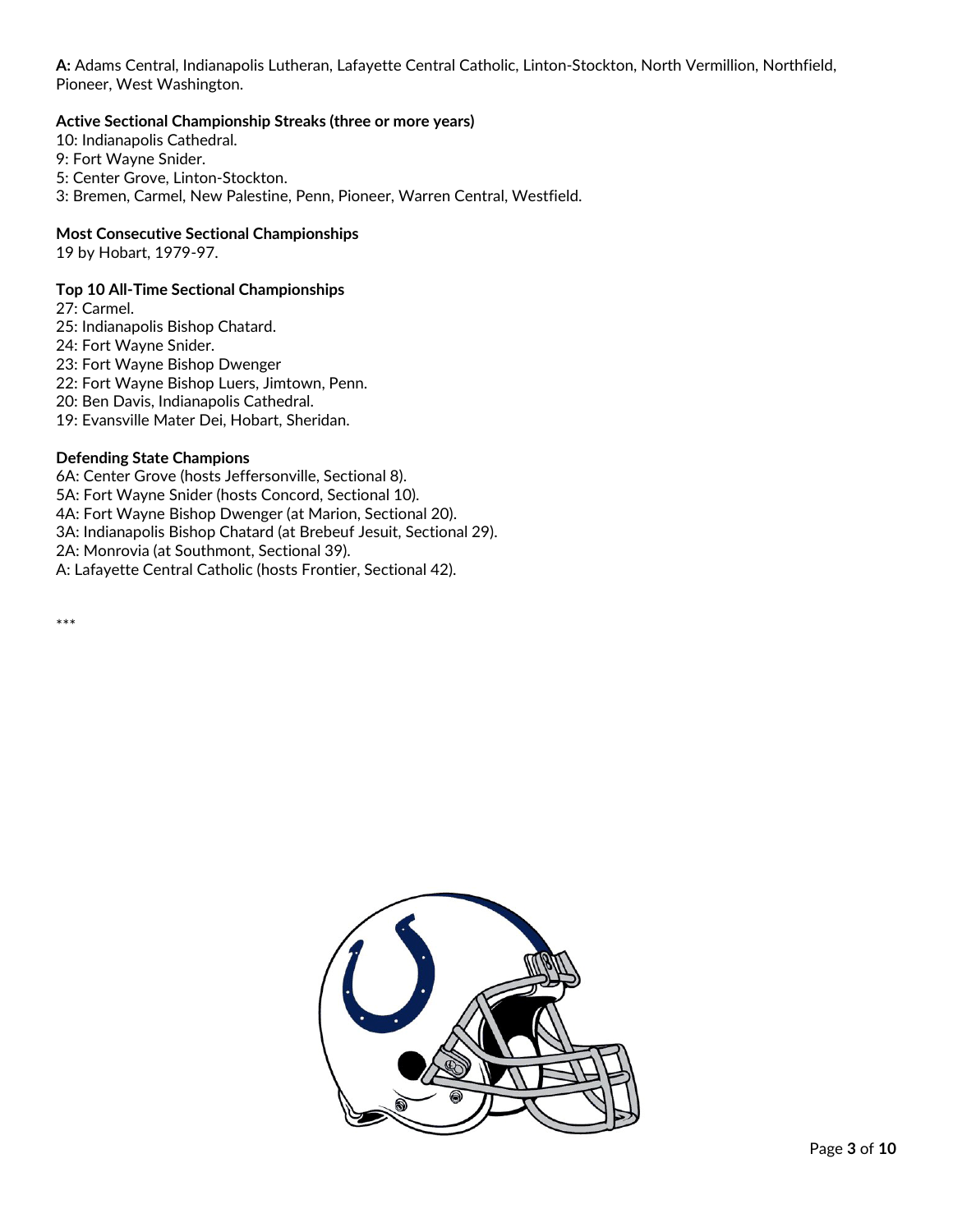## **Sectionals**

Class 6A: Oct. 28; Nov. 4, 2016. Class 5A‐1A: Oct. 21, 28, Nov. 4, 2016. Times: 7 pm local time or as determined by host school. Admission: \$6 per person.

## **Determining Home Team**

**First Round:** The second-named team in the blind draw is host school unless the two teams agree to switch the site. **Semifinals:** The team without a home game will host. Exception: The bye team will always be the visitor. If both teams were home or both were visitors, the second-named team in the quarter bracket will host. In 5A, in the four team sectionals, the second‐named team will host.

**Championships:** Host team will be the team that has played the most away games. If both teams have played the same number of away games, the bottom bracket team shall host.

## **Class 6A (32 schools)**

Dates: Oct. 28, Nov. 4.

**Sectional 1 (4 teams) Semifinals** G1: Lake Central at Crown Point. G2: Merrillville at Portage. Championship G3: G1 winner vs. G2 winner.

**Sectional 2 (4 teams) Semifinals** G1: LaPorte at Chesterton. G2: Valparaiso at Penn. Championship G3: G1 winner vs. G2 winner.

## **Sectional 3 (4 teams)**

**Semifinals** G1: Fort Wayne Northrop at Homestead. G2: Carroll (Fort Wayne) at Warsaw. Championship G3: G1 winner vs. G2 winner.

**Sectional 4 (4 teams) Semifinals** G1: Carmel at Hamilton Southeastern. G2: Noblesville at Fishers. Championship G3: G1 winner vs. G2 winner.

## **Sectional 5 (4 teams)**

**Semifinals** G1: Avon at Pike. G2: Ben Davis at Brownsburg. Championship G3: G1 winner vs. G2 winner.

## **Sectional 6 (4 teams)**

**Semifinals** G1: North Central (Indianapolis) at Lawrence Central. G2: Lawrence North at Indianapolis Cathedral. Championship G3: G1 winner vs. G2 winner.

### **Sectional 7 (4 teams)**

**Semifinals** G1: Franklin Central at Warren Central. G2: Southport at Perry Meridian. Championship G3: G1 winner vs. G2 winner.

**Sectional 8 (4 teams) Semifinals** G1: Columbus North at New Albany. G2: Jeffersonville at Center Grove. Championship G3: G1 winner vs. G2 winner.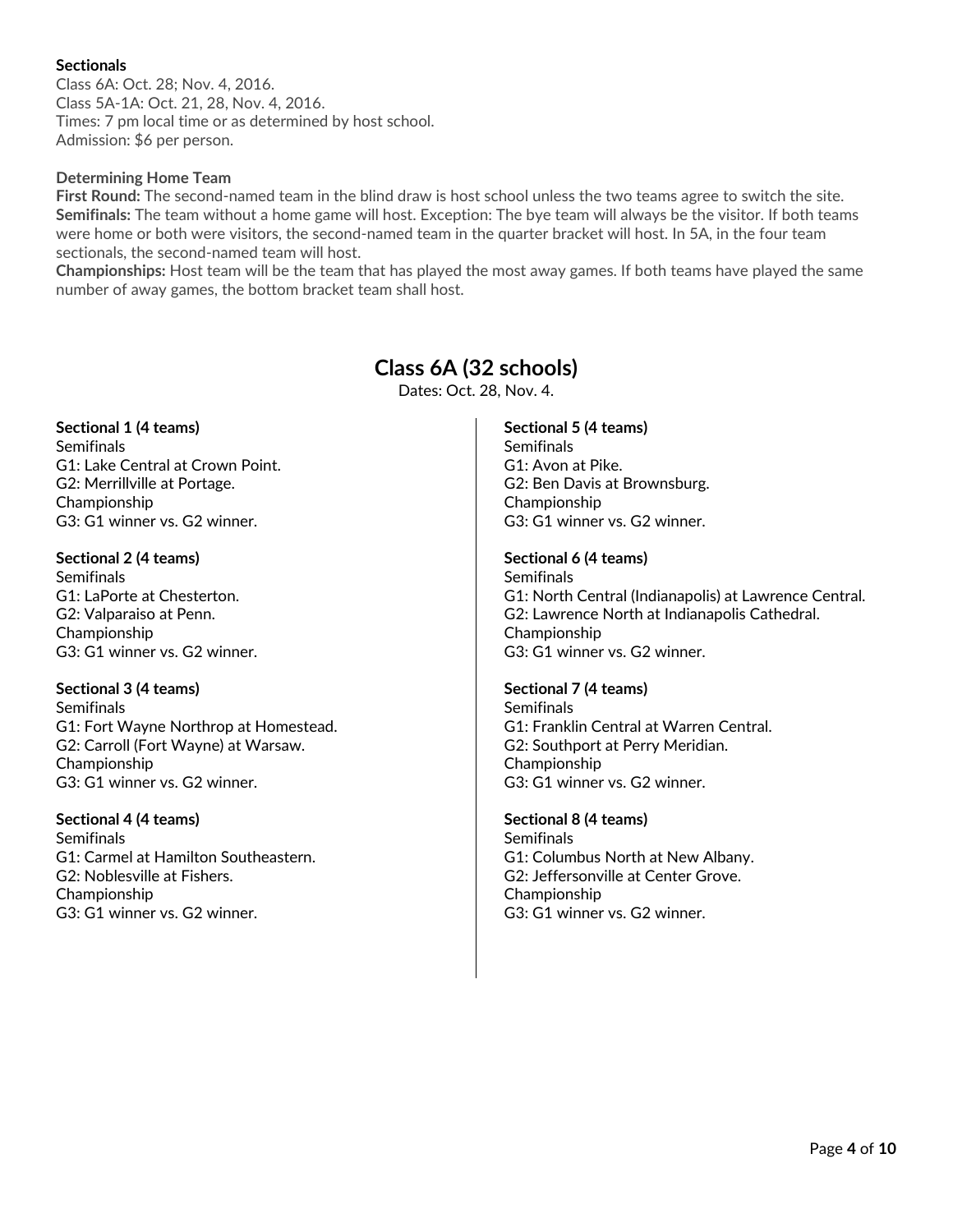## **Class 5A (34 schools)**

Dates: Oct. 21, 28; Nov. 4.

## **Sectional 9 (5 teams)**

First Round G1: Mishawaka at Elkhart Memorial. **Oct. 21** Semifinals G2: Elkhart Central at Michigan City. **Oct. 28** G3: South Bend Adams at G1 winner. **Oct. 28** Championship G4: G2 winner vs. G3 winner. **Nov. 4**

## **Sectional 10 (4 teams)**

**Semifinals** G1: Goshen at Fort Wayne North Side. G2: Concord at Fort Wayne Snider. Championship G3: G1 winner vs. G2 winner.

## **Sectional 11 (4 teams)**

**Semifinals** G1: McCuthcheon at Harrison (West Lafayette). G2: Westfield at Lafayette Jefferson. Championship G3: G1 winner vs. G2 winner.

**Sectional 12 (4 teams) Semifinals** G1: Anderson at Muncie Central. G2: Kokomo at Huntington North. Championship G3: G1 winner vs. G2 winner.

## **Sectional 13 (4 teams)**

**Semifinals** G1: Plainfield at Indianapolis Arsenal Technical. G2: Decatur Central at Zionsville. Championship G3: G1 winner vs. G2 winner.

## **Sectional 14 (5 teams)**

First Round G1: Columbus East at New Palestine. **Oct. 21 Semifinals** G2: Franklin Community at Whiteland. **Oct. 28** G3: Martinsville at G1 winner. **Oct. 28** Championship G4: G2 winner vs. G3 winner. **Nov. 4**

## **Sectional 15 (4 teams)**

**Semifinals** G1: Bloomington South at Bloomington North. G2: Terre Haute South at Terre Haute North. Championship G3: G1 winner vs. G2 winner.

## **Sectional 16 (4 teams)**

**Semifinals** G1: Evansville North at Castle. G2: Floyd Central at Bedford North Lawrence. Championship G3: G1 winner vs. G2 winner.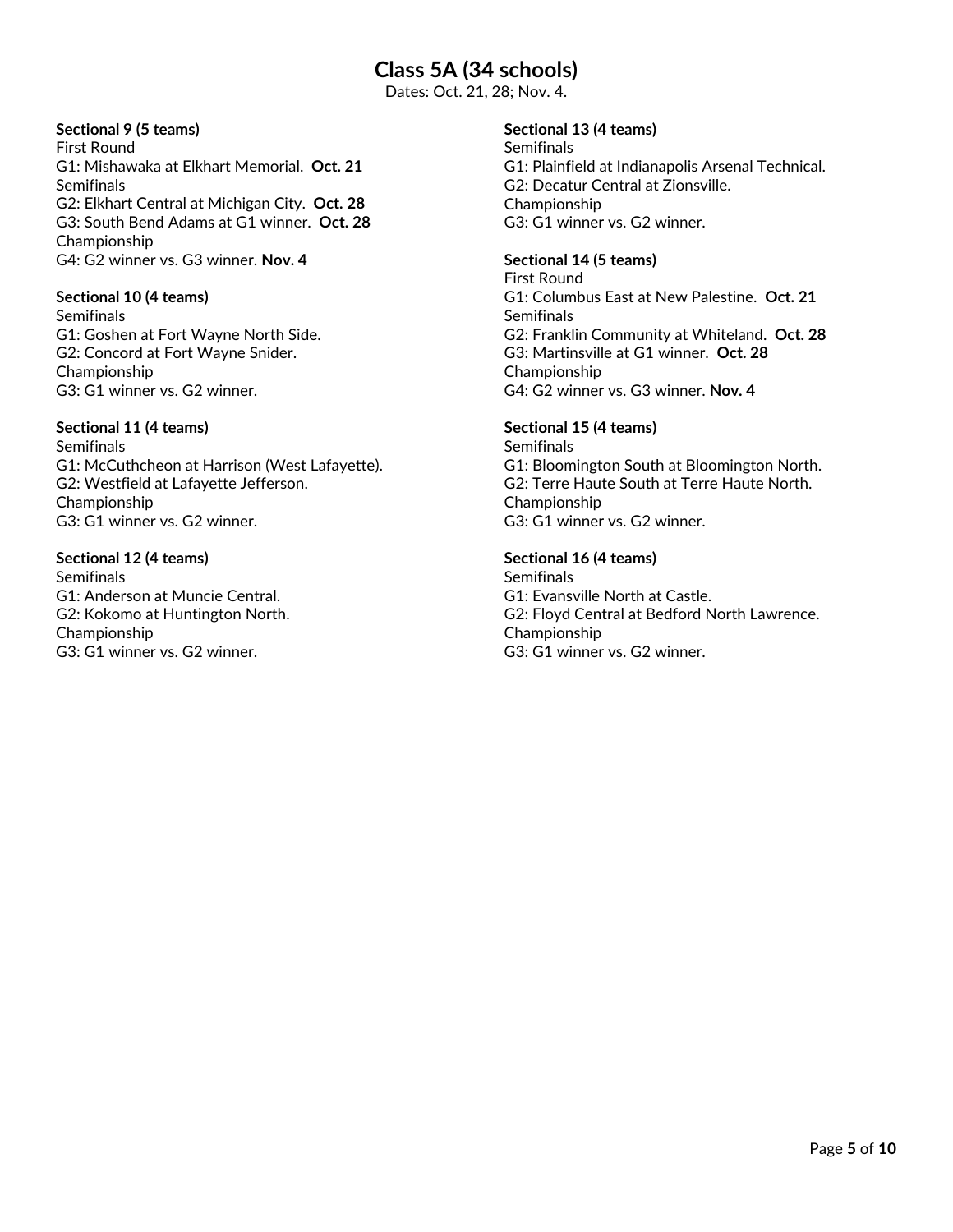## **Class 4A (64 Schools)**

Dates: Oct. 21, 28; Nov. 4.

## **Sectional 17 (8 teams)**

First Round G1: Gary West Side at Lowell. G2: Hammond Gavit at Hammond Morton. G3: East Chicago Central at Munster. G4: Hammond Clark at Highland. Semifinals Game 5: G1 winner vs. G2 winner. Game 6: G3 winner vs. G4 winner. Championship Game 7: G5 winner vs. G6 winner.

### **Sectional 18 (8 teams)**

First Round G1: South Bend Clay at Kankakee Valley. G2: South Bend Washington at Hobart. G3: Andrean at South Bend St. Joseph. G4: New Prairie at South Bend Riley. **Semifinals** Game 5: G1 winner vs. G2 winner. Game 6: G3 winner vs. G4 winner. Championship Game 7: G5 winner vs. G6 winner.

### **Sectional 19 (8 teams)**

First Round G1: Plymouth at Angola. G2: DeKalb at East Noble. G3: Wawasee at Northridge. G4: Columbia City at NorthWood. **Semifinals** Game 5: G1 winner vs. G2 winner. Game 6: G3 winner vs. G4 winner. Championship Game 7: G5 winner vs. G6 winner.

### **Sectional 20 (8 teams)**

First Round G1: Logansport at Mississinewa. G2: Fort Wayne Bishop Dwenger at Marion. G3: Fort Wayne Wayne at New Haven. G4: Leo at Fort Wayne South Side. **Semifinals** Game 5: G1 winner vs. G2 winner. Game 6: G3 winner vs. G4 winner. Championship Game 7: G5 winner vs. G6 winner.

### **Sectional 21 (8 teams)**

First Round G1: Northview at Roncalli. G2: Beech Grove at Lebanon. G3: Mooresville at Western. G4: Greenwood Community at Frankfort. **Semifinals** Game 5: G1 winner vs. G2 winner. Game 6: G3 winner vs. G4 winner. Championship Game 7: G5 winner vs. G6 winner.

### **Sectional 22 (8 teams)**

First Round G1: Pendleton Heights at Connersville. G2: Mt. Vernon (Fortville) at Richmond. G3: Greenfield‐Central at Jay County. G4: New Castle at Delta. **Semifinals** Game 5: G1 winner vs. G2 winner. Game 6: G3 winner vs. G4 winner. Championship Game 7: G5 winner vs. G6 winner.

### **Sectional 23 (8 teams)**

First Round G1: East Central at Shelbyville. G2: South Dearborn at Franklin County. G3: Silver Creek at Seymour. G4: Madison Consolidated at Jennings County. Semifinals Game 5: G1 winner vs. G2 winner. Game 6: G3 winner vs. G4 winner. Championship Game 7: G5 winner vs. G6 winner.

## **Sectional 24 (8 teams)**

First Round G1: Evansville Reitz at Evansville Bosse. G2: Owen Valley at Evansville Central. G3: Boonville at Edgewood. G4: Jasper at Evansville Harrison. **Semifinals** Game 5: G1 winner vs. G2 winner. Game 6: G3 winner vs. G4 winner. Championship Game 7: G5 winner vs. G6 winner.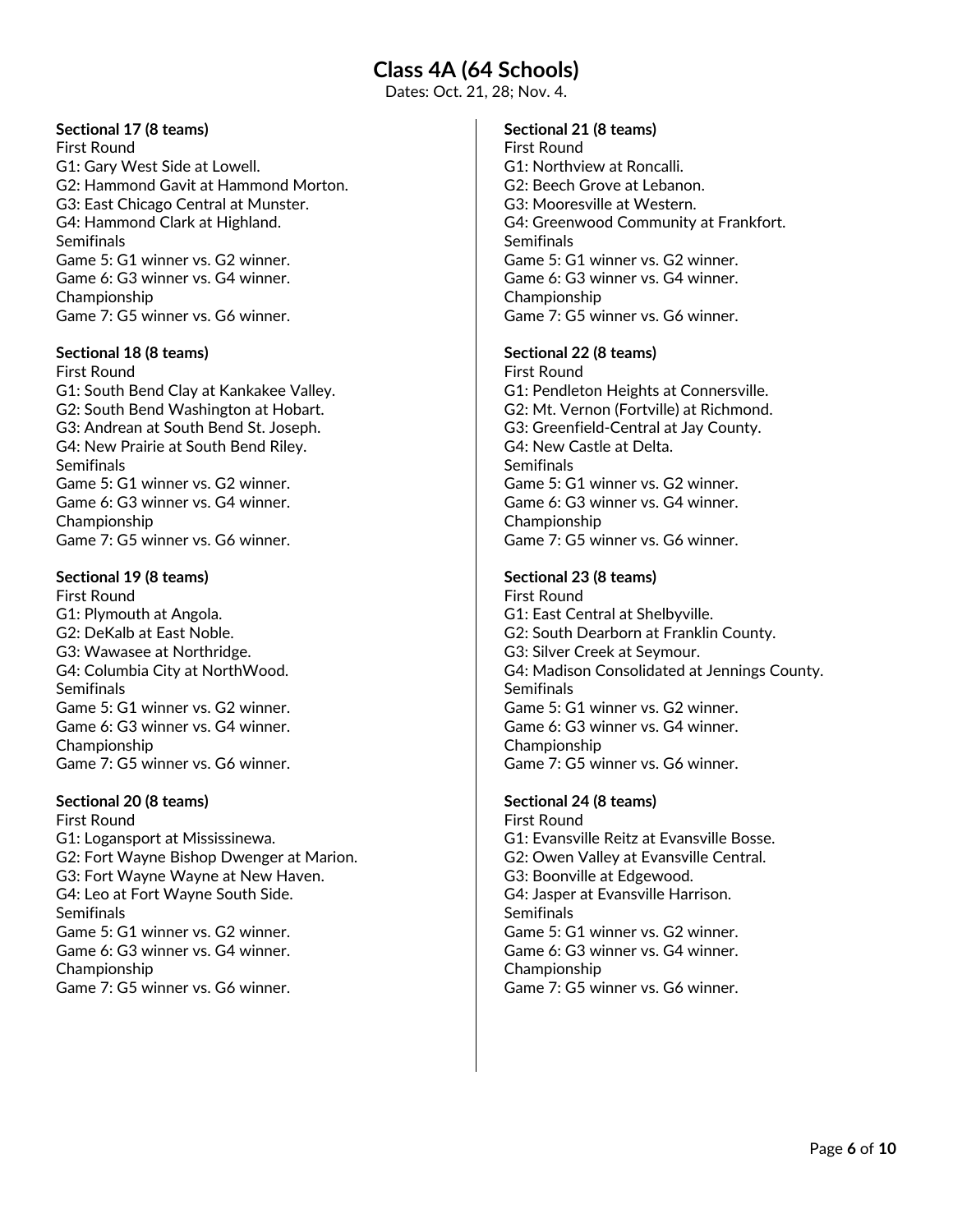## **Class 3A (64 Schools)**

Dates: Oct. 21, 28; Nov. 4.

## **Sectional 25 (8 teams)**

First Round G1: Glenn at Griffith. G2: Rensselaer Central at Calumet. G3: Hammond at Hanover Central. G4: Wheeler at Mishawaka Marian. **Semifinals** Game 5: G1 winner vs. G2 winner. Game 6: G3 winner vs. G4 winner. Championship Game 7: G5 winner vs. G6 winner.

## **Sectional 26 (8 teams)**

First Round G1: Garrett at Fairfield. G2: Culver Academies at Lakeland. G3: Heritage at Jimtown. G4: West Noble at Tippecanoe Valley. **Semifinals** Game 5: G1 winner vs. G2 winner. Game 6: G3 winner vs. G4 winner. Championship Game 7: G5 winner vs. G6 winner.

## **Sectional 27 (8 teams)**

First Round G1: Fort Wayne Bishop Luers at Northwestern. G2: Peru at Maconaquah. G3: Norwell at Bellmont. G4: Yorktown at Fort Wayne Concordia Lutheran. **Semifinals** Game 5: G1 winner vs. G2 winner. Game 6: G3 winner vs. G4 winner. Championship Game 7: G5 winner vs. G6 winner.

## **Sectional 28 (8 teams)**

First Round G1: Tipton at West Lafayette. G2: Western Boone at Benton Central. G3: North Montgomery at Crawfordsville. G4: Hamilton Heights at Twin Lakes. **Semifinals** Game 5: G1 winner vs. G2 winner. Game 6: G3 winner vs. G4 winner. Championship Game 7: G5 winner vs. G6 winner.

## **Sectional 29 (8 teams)**

First Round G1: Indianapolis Northwest at Danville Community. G2: West Vigo at Greencastle. G3: Indianapolis Bishop Chatard at Brebeuf Jesuit. G4: Guerin Catholic vs. Tri‐West Hendricks. **Semifinals** Game 5: G1 winner vs. G2 winner. Game 6: G3 winner vs. G4 winner. Championship Game 7: G5 winner vs. G6 winner.

## **Sectional 30 (8 teams)**

First Round G1: Batesville at Greensburg. G2: Rushville at Indianapolis Marshall. G3: Indian Creek at Indianapolis Washington. G4: Indianapolis Emmerich Manual at Lawrenceburg. **Semifinals** Game 5: G1 winner vs. G2 winner. Game 6: G3 winner vs. G4 winner. Championship Game 7: G5 winner vs. G6 winner.

## **Sectional 31 (8 teams)**

First Round G1: Brown County at Brownstown Central. G2: Salem at Corydon Central. G3: Southridge at Heritage Hills. G4: North Harrison at Charlestown. **Semifinals** Game 5: G1 winner vs. G2 winner. Game 6: G3 winner vs. G4 winner. Championship Game 7: G5 winner vs. G6 winner.

## **Sectional 32 (8 teams)**

First Round G1: Pike Central at Washington. G2: Evansville Memorial at Gibson Southern. G3: Vincennes Lincoln at Mt. Vernon. G4: Sullivan at Princeton. **Semifinals** Game 5: G1 winner vs. G2 winner. Game 6: G3 winner vs. G4 winner. Championship Game 7: G5 winner vs. G6 winner.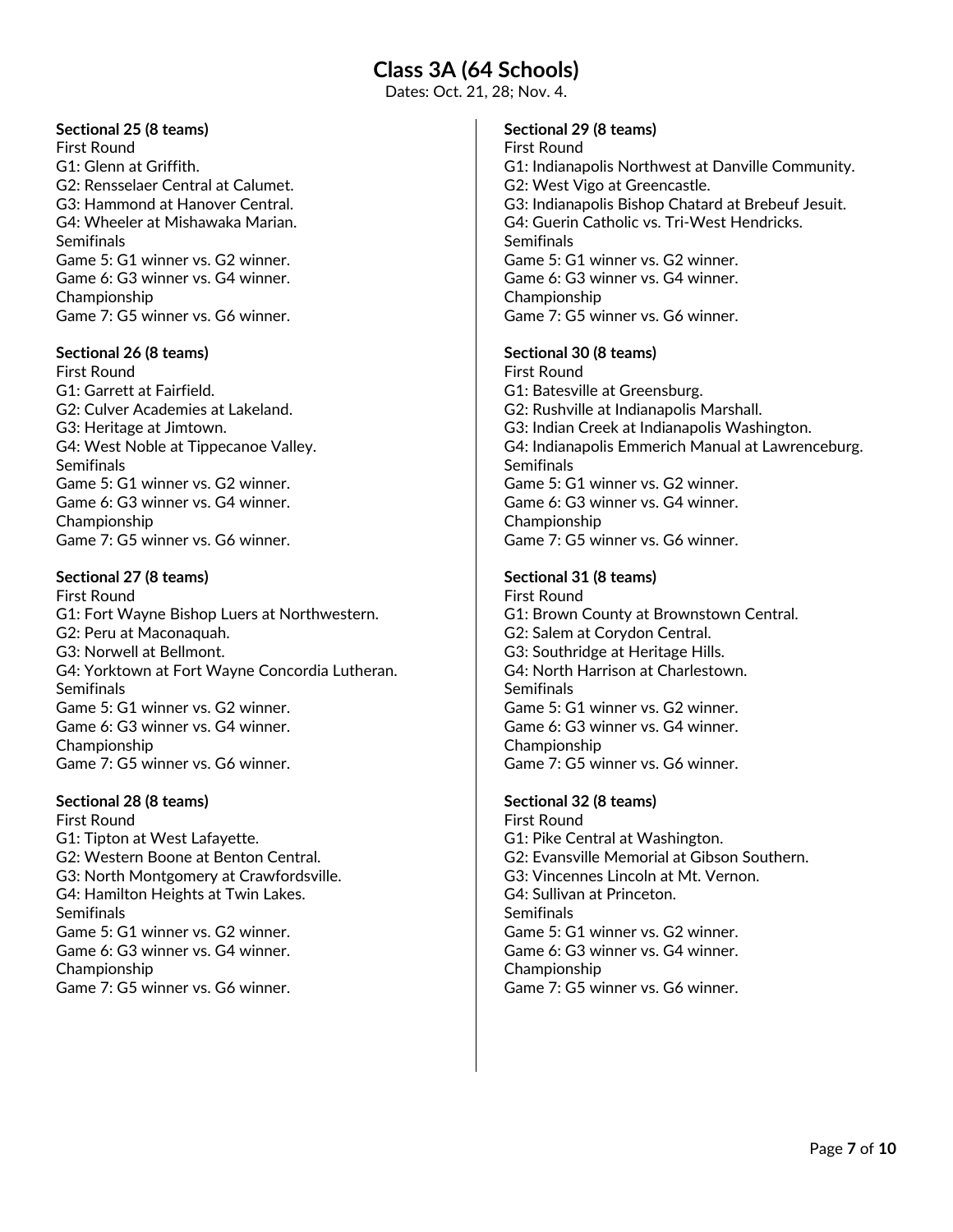## **Class 2A (64 Schools)**

Dates: Oct. 21, 28; Nov. 4.

## **Sectional 33 (8 teams)**

First Round G1: Boone Grove at Whiting. G2: Bowman Academy at North Newton. G3: Knox at Gary Roosevelt. G4: Hammond Bishop Noll at River Forest. Semifinals Game 5: G1 winner vs. G2 winner. Game 6: G3 winner vs. G4 winner. Championship Game 7: G5 winner vs. G6 winner.

### **Sectional 34 (8 teams)**

First Round G1: Cass at Winamac. G2: Oak Hill at Rochester. G3: Delphi at Manchester. G4: Wabash at Bremen. **Semifinals** Game 5: G1 winner vs. G2 winner. Game 6: G3 winner vs. G4 winner. Championship Game 7: G5 winner vs. G6 winner.

## **Sectional 35 (8 teams)**

First Round G1: Whitko at Central Noble. G2: Eastside at Churubusco. G3: South Adams at Prairie Heights. G4: Bluffton at Woodlan. **Semifinals** Game 5: G1 winner vs. G2 winner. Game 6: G3 winner vs. G4 winner. Championship Game 7: G5 winner vs. G6 winner.

## **Sectional 36 (8 teams)**

First Round G1: Madison‐Grant at Winchester Community. G2: Eastern (Greentown) at Eastbrook. G3: Elwood at Alexandria. G4: Taylor at Blackford. **Semifinals** Game 5: G1 winner vs. G2 winner. Game 6: G3 winner vs. G4 winner. Championship Game 7: G5 winner vs. G6 winner.

## **Sectional 37 (8 teams)**

First Round G1: Park Tudor at Indianapolis Broad Ripple. G2: Frankton at Lapel. G3: Indianapolis Cardinal Ritter at Heritage Christian. G4: Indianapolis Scecina at Speedway. Semifinals Game 5: G1 winner vs. G2 winner. Game 6: G3 winner vs. G4 winner. Championship Game 7: G5 winner vs. G6 winner.

### **Sectional 38 (8 teams)**

First Round G1: Milan at Union County. G2: Northeastern at Indianapolis Howe. G3: Eastern Hancock at Centerville. G4: Switzerland County at Triton Central. **Semifinals** Game 5: G1 winner vs. G2 winner. Game 6: G3 winner vs. G4 winner. Championship Game 7: G5 winner vs. G6 winner.

## **Sectional 39 (8 teams)**

First Round G1: Cascade at Cloverdale. G2: Mitchell at South Vermillion. G3: Paoli at North Putnam. G4: Monrovia at Southmont. **Semifinals** Game 5: G1 winner vs. G2 winner. Game 6: G3 winner vs. G4 winner. Championship Game 7: G5 winner vs. G6 winner.

## **Sectional 40 (8 teams)**

First Round G1: Forest Park at South Spencer. G2: Crawford County at Eastern (Pekin). G3: North Posey at Evansville Mater Dei. G4: Providence at Clarksville. **Semifinals** Game 5: G1 winner vs. G2 winner. Game 6: G3 winner vs. G4 winner. Championship Game 7: G5 winner vs. G6 winner.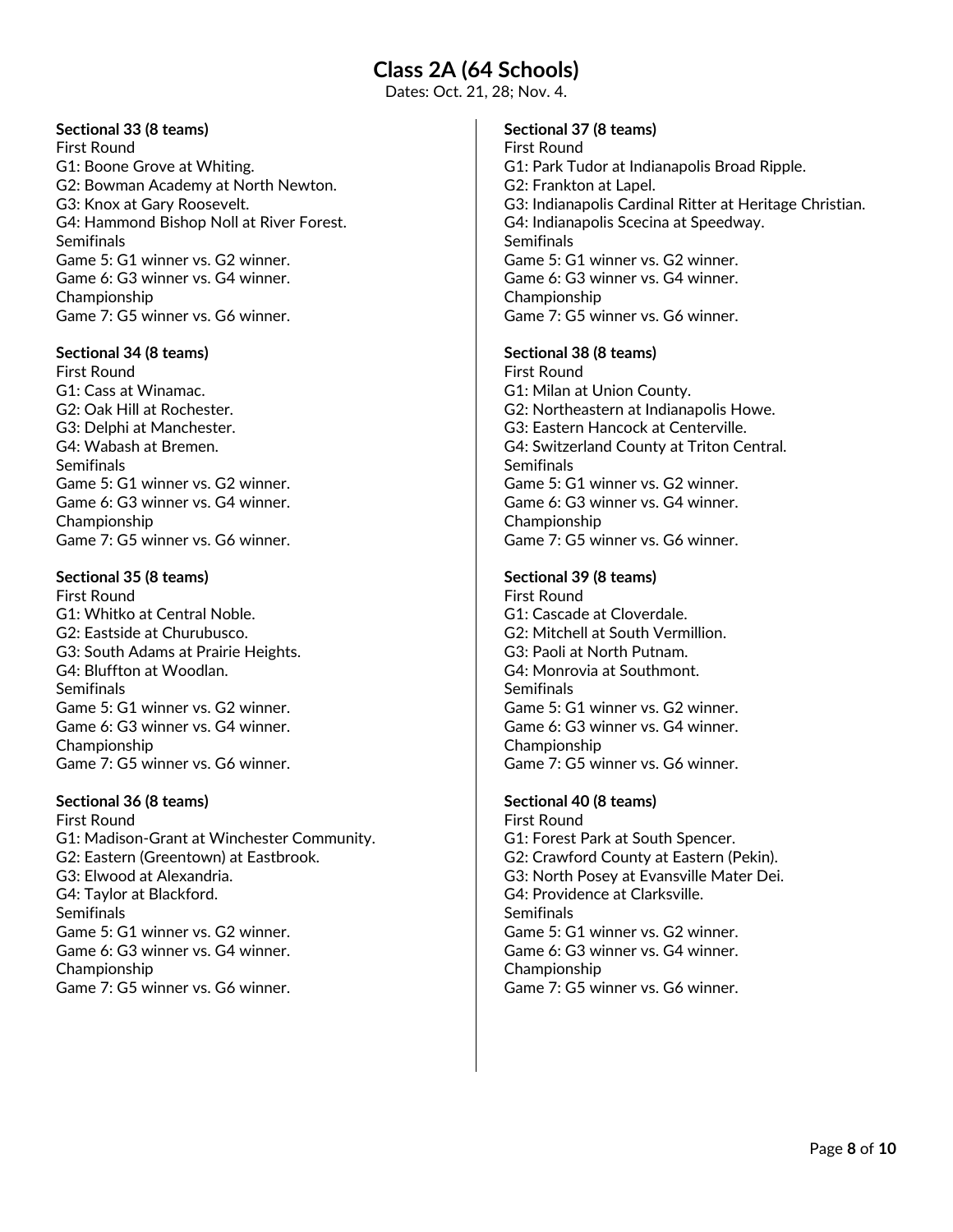## **Class A (62 Schools)**

Dates: Oct. 21, 28; Nov. 4.

## **Sectional 41 (8 teams)**

First Round G1: Tri‐County at Pioneer. G2: North White at Lake Station Edison. G3: South Newton at North Judson‐San Pierre. G4: South Central (Union Mills) at West Central. Semifinals Game 5: G1 winner vs. G2 winner. Game 6: G3 winner vs. G4 winner. Championship Game 7: G5 winner vs. G6 winner.

### **Sectional 42 (8 teams)**

First Round G1: Frontier at Lafayette Central Catholic. G2: Seeger at Carroll (Flora). G3: Covington at Clinton Central. G4: Clinton Prairie at Attica. **Semifinals** Game 5: G1 winner vs. G2 winner. Game 6: G3 winner vs. G4 winner. Championship Game 7: G5 winner vs. G6 winner.

### **Sectional 43 (8 teams)**

First Round G1: North Miami at Culver Community. G2: Fremont at LaVille. G3: Triton at Caston. G4: Northfield at Southwood. **Semifinals** Game 5: G1 winner vs. G2 winner. Game 6: G3 winner vs. G4 winner. Championship Game 7: G5 winner vs. G6 winner.

### **Sectional 44 (8 teams)**

First Round G1: Adams Central at Wes‐Del. G2: Shenandoah at Union City. G3: Monroe Central at Southern Wells. G4: Anderson Prep at Tri‐Central. **Semifinals** Game 5: G1 winner vs. G2 winner. Game 6: G3 winner vs. G4 winner. Championship Game 7: G5 winner vs. G6 winner.

### **Sectional 45 (8 teams)**

First Round G1: Covenant Christian (Indianapolis) at Turkey Run. G2: North Vermillion at Rockville. G3: Fountain Central at Riverton Parke. G4: South Putnam at Sheridan. **Semifinals** Game 5: G1 winner vs. G2 winner. Game 6: G3 winner vs. G4 winner. Championship Game 7: G5 winner vs. G6 winner.

#### **Sectional 46 (8 teams)**

First Round G1: Indiana Deaf at Tri. G2: Indianapolis Lutheran at Cambridge City Lincoln. G3: Tindley at Knightstown. G4: Hagerstown at Indianapolis Shortridge. **Semifinals** Game 5: G1 winner vs. G2 winner. Game 6: G3 winner vs. G4 winner. Championship Game 7: G5 winner vs. G6 winner.

### **Sectional 47 (7 teams)**

First Round G1: Springs Valley at Eastern Greene. G2: Oldenburg Academy at West Washington. G3: Edinburgh at North Decatur. **Semifinals** G4: South Decatur at G1 Winner. G5: G2 winner vs. G3 winner. Championship G6: G4 winner vs. G5 winner.

### **Sectional 48 (7 teams)**

First Round G1: Tecumseh at Linton‐Stockton. G2: Tell City at North Central (Farmersburg). G3: Perry Central at North Daviess. **Semifinals** G4: North Knox at G1 Winner. G5: G2 winner vs. G3 winner. Championship G6: G4 winner vs. G5 winner.